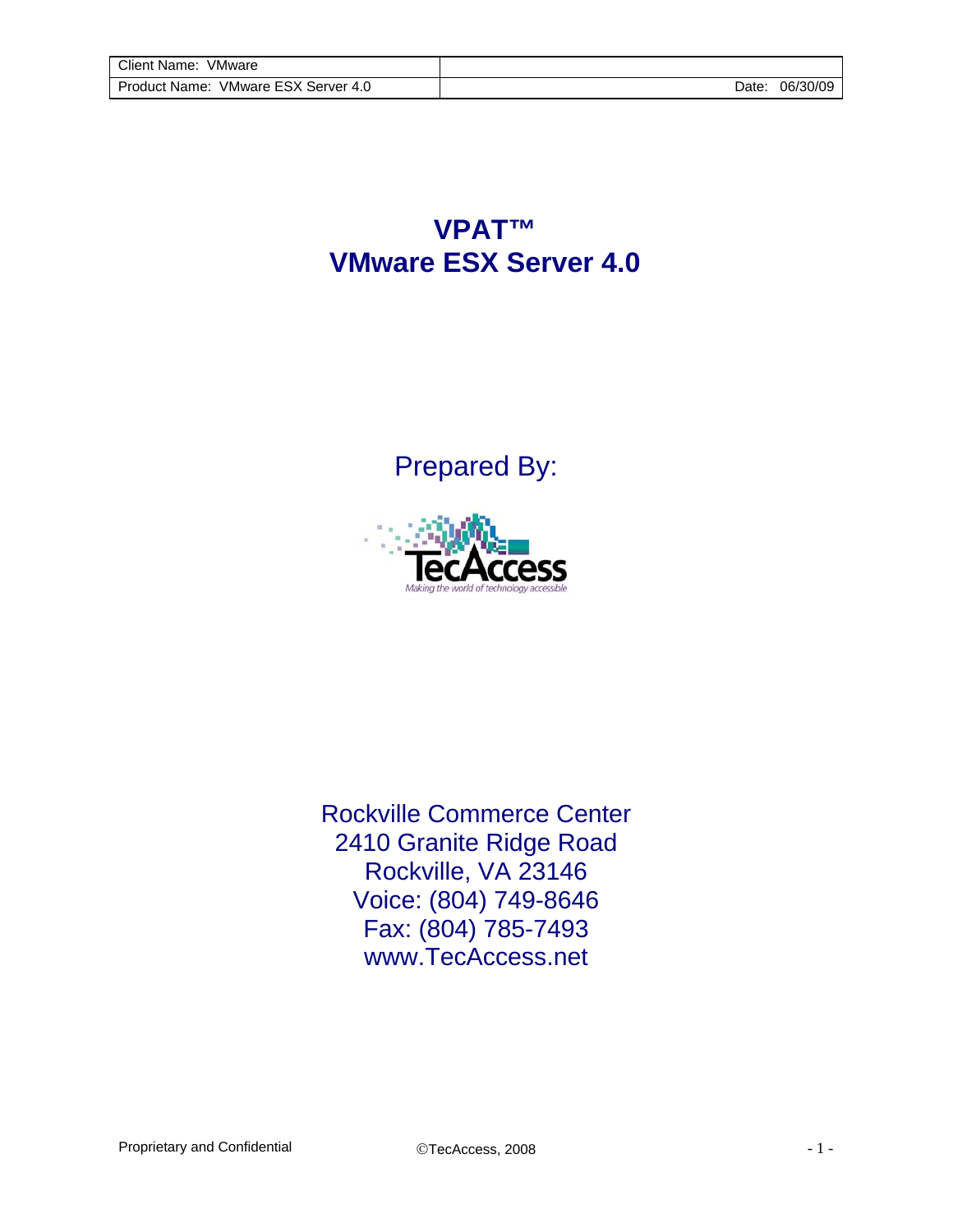## **VPAT**

## **Product:** VMware ESX Server 4.0 **Components covered:** ESX server 4.0 **Contact for more information:** http://www.VMware.com **Date:** June 2009

| <b>Summary of Voluntary Product Accessibility Template</b>                      |                                 |                                                                                                                                                                            |  |
|---------------------------------------------------------------------------------|---------------------------------|----------------------------------------------------------------------------------------------------------------------------------------------------------------------------|--|
| <b>Criteria</b>                                                                 | <b>Supporting Features</b>      | <b>Remarks and</b><br><b>Explanations</b>                                                                                                                                  |  |
| Section 1194.21 Software<br><b>Applications and Operating</b><br><b>Systems</b> | <b>Supports with Exceptions</b> | Text-based administration<br>of VMware ESX Server 4.0<br>is supported.                                                                                                     |  |
|                                                                                 |                                 | Please reference the<br>included 1194.21 section.                                                                                                                          |  |
| Section 1194.22 Web-<br>based Internet Information<br>and Applications          | <b>Supports with Exceptions</b> | The Web based GUI<br>accessed through the<br><b>VMware VI Web Access</b><br>Client allows access to<br><b>ESX 4.0</b><br>Please reference the<br>included 1194.22 section. |  |
| Section 1194.23<br>Telecommunications<br><b>Products</b>                        | Not Applicable                  |                                                                                                                                                                            |  |
| Section 1194.24 Video and<br><b>Multimedia Products</b>                         | Not Applicable                  |                                                                                                                                                                            |  |
| Section 1194.25 Self-<br>contained, Closed Products                             | Not Applicable                  |                                                                                                                                                                            |  |
| Section 1194.26 Desktop<br>and Portable Computers                               | Not Applicable                  |                                                                                                                                                                            |  |
| Section 1194.31 Functional<br>Performance Criteria                              | <b>Supports with Exceptions</b> | Refer to 1194.31.                                                                                                                                                          |  |
| Section 1194.41<br>Information,<br>Documentation and<br>Support                 | <b>Supports</b>                 | Please reference the<br>included 1194.41 section.                                                                                                                          |  |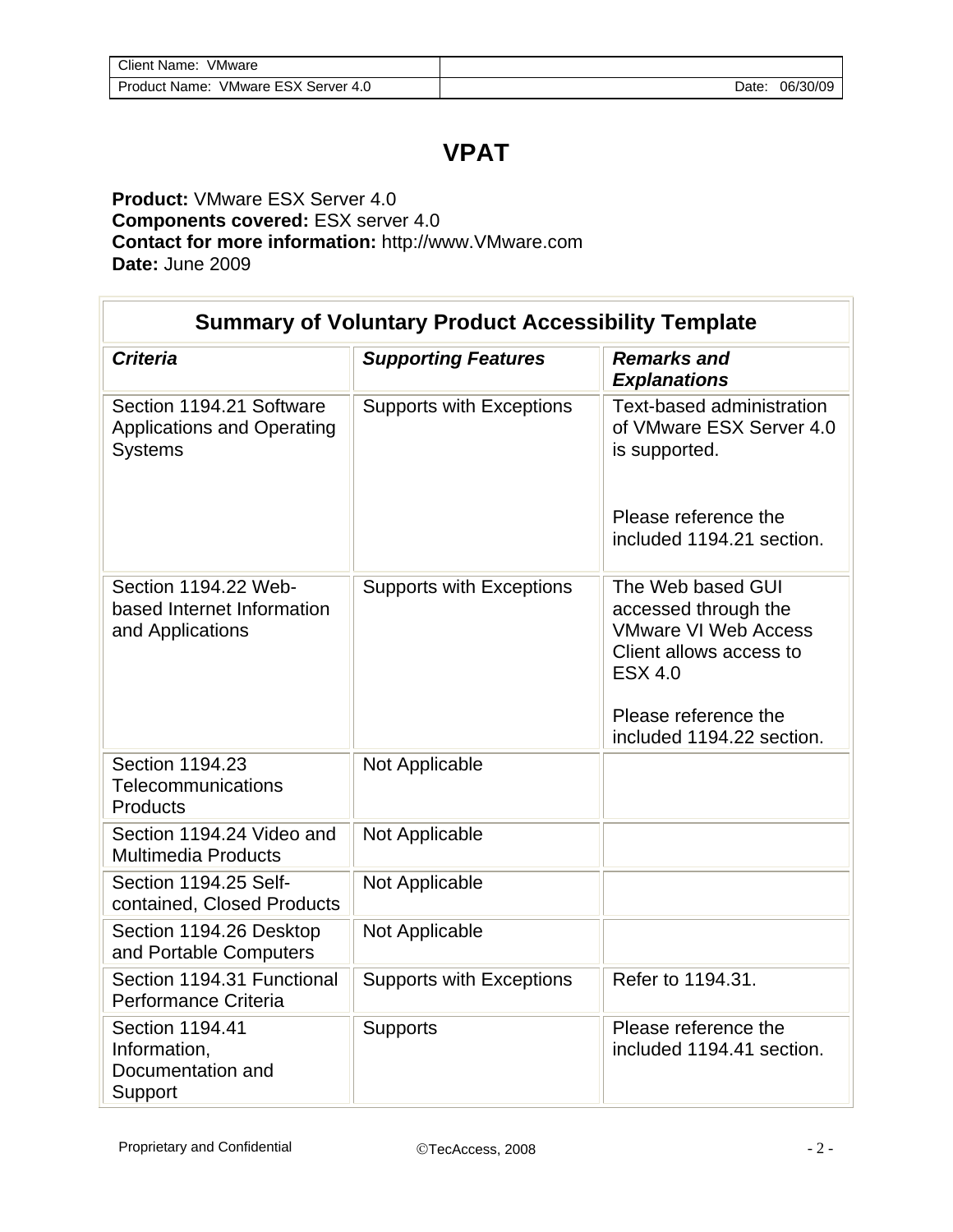| Client Name:<br>VMware                 |       |          |
|----------------------------------------|-------|----------|
| VMware ESX Server 4.0<br>Product Name: | Date: | 06/30/09 |

| <b>Supporting Features (second column on VPAT)</b>                  |                                                                                                                                                                                                                                                                                                                                              |  |
|---------------------------------------------------------------------|----------------------------------------------------------------------------------------------------------------------------------------------------------------------------------------------------------------------------------------------------------------------------------------------------------------------------------------------|--|
| <b>Supports</b>                                                     | Use this language when you determine the product<br>fully meets the letter and intent of the Criteria.                                                                                                                                                                                                                                       |  |
| <b>Supports with Exceptions</b>                                     | Use this language when you determine the product<br>does not fully meet the letter and intent of the<br>Criteria, but provides some level of access relative<br>to the Criteria.                                                                                                                                                             |  |
| <b>Supports through Equivalent</b><br><b>Facilitation</b>           | Use this language when you have identified an<br>alternate way to meet the intent of the Criteria or<br>when the product does not fully meet the intent of<br>the Criteria.                                                                                                                                                                  |  |
| <b>Supports when combined with</b><br><b>Compatible AT</b>          | Use this language when you determine the product<br>fully meets the letter and intent of the Criteria when<br>used in combination with Compatible AT. For<br>example, many software programs can provide<br>speech output when combined with a compatible<br>screen reader (commonly used assistive<br>technology for people who are blind). |  |
| <b>Does not Support</b>                                             | Use this language when you determine the product<br>does not meet the letter or intent of the Criteria.                                                                                                                                                                                                                                      |  |
| <b>Not Applicable</b>                                               | Use this language when you determine that the<br>Criteria do not apply to the specific product.                                                                                                                                                                                                                                              |  |
| Not Applicable - Fundamental<br><b>Alteration Exception Applies</b> | Use this language when you determine a<br>Fundamental Alteration of the product would be<br>required to meet the Criteria (see the access board<br>standards for the definition of "fundamental<br>alteration").                                                                                                                             |  |

| <b>1194.21 Software Applications and Operating Systems</b> |  |
|------------------------------------------------------------|--|
|------------------------------------------------------------|--|

| <b>Criteria</b>                                                                                                                                                                                                                                 | Supporting<br><b>Features</b>      | <b>Remarks and explanations</b>                                                                                                                                            |
|-------------------------------------------------------------------------------------------------------------------------------------------------------------------------------------------------------------------------------------------------|------------------------------------|----------------------------------------------------------------------------------------------------------------------------------------------------------------------------|
| $\vert$ (a) When software is designed to run on a<br>system that has a keyboard, product<br>functions shall be executable from a<br>keyboard where the function itself or the<br>result of performing a function can be<br>discerned textually. | Supports with<br><b>Exceptions</b> | The Windows based GUI accessed through<br>the VMware vSphere client 4.0 does not allow<br>keyboard access to all screens and all<br>functions.                             |
|                                                                                                                                                                                                                                                 |                                    | For example, the Windows based GUI<br>accessed through the VMware vSphere client<br>4.0 does allow the user to move the focus<br>from one tab to another in the Inventory, |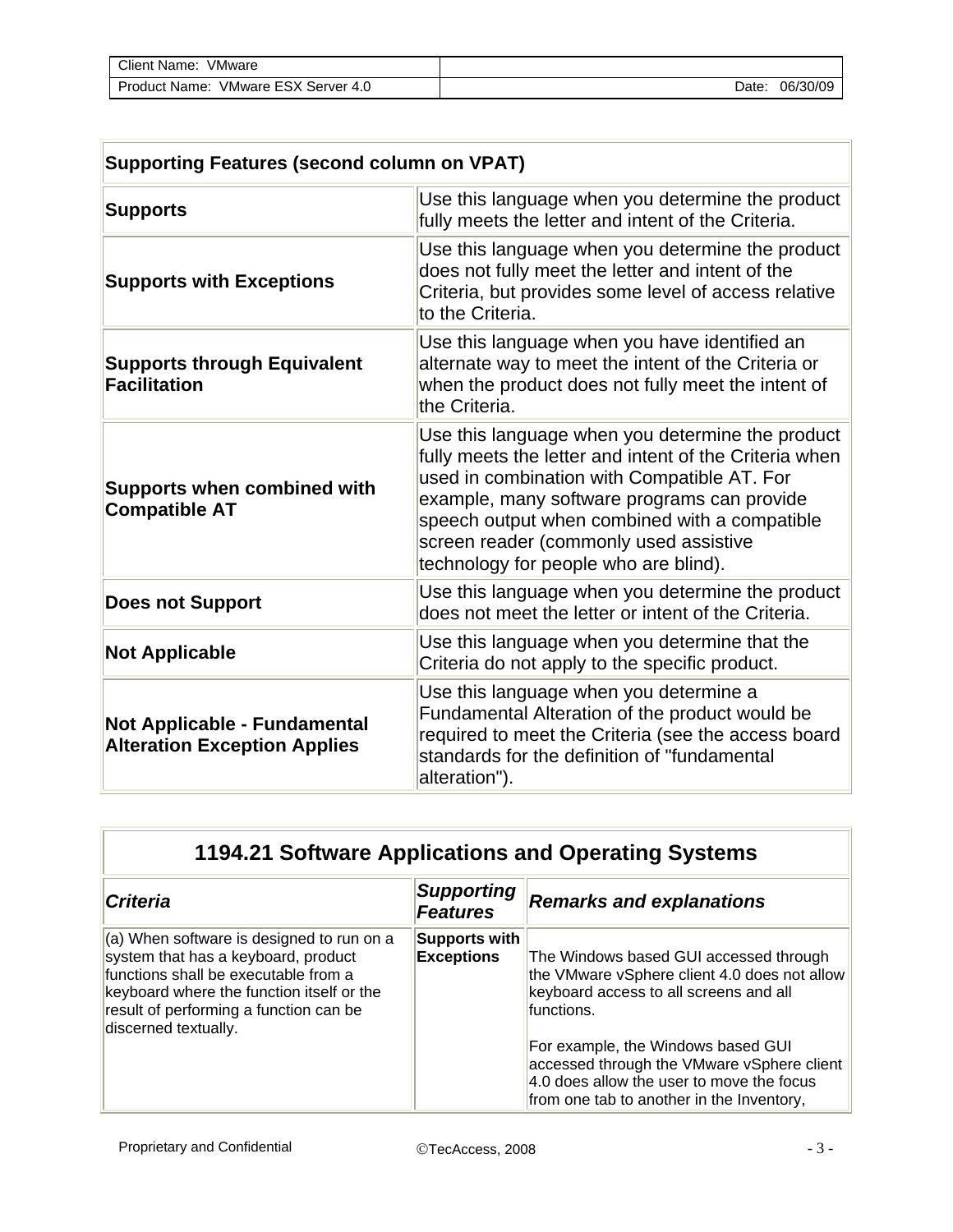| Client Name: VMware                                                                                                                                                                                                                                                                                                                                                                                                                                                                                                                                                                         |                                           |                                                                                                                                                                                                                                                                                        |
|---------------------------------------------------------------------------------------------------------------------------------------------------------------------------------------------------------------------------------------------------------------------------------------------------------------------------------------------------------------------------------------------------------------------------------------------------------------------------------------------------------------------------------------------------------------------------------------------|-------------------------------------------|----------------------------------------------------------------------------------------------------------------------------------------------------------------------------------------------------------------------------------------------------------------------------------------|
| Product Name: VMware ESX Server 4.0                                                                                                                                                                                                                                                                                                                                                                                                                                                                                                                                                         |                                           | Date: 06/30/09                                                                                                                                                                                                                                                                         |
|                                                                                                                                                                                                                                                                                                                                                                                                                                                                                                                                                                                             |                                           | however even though the focus moves from<br>tab to tab, there is no way to access the<br>content of the of tab with either the space or<br>enter keys which is the Windows Standard.<br>The Web based interface does not allow<br>keyboard access to all screens and all<br>functions. |
| (b) Applications shall not disrupt or disable<br>activated features of other products that are<br>identified as accessibility features, where<br>those features are developed and<br>documented according to industry<br>standards. Applications also shall not<br>disrupt or disable activated features of any<br>operating system that are identified as<br>accessibility features where the application<br>programming interface for those<br>accessibility features has been documented<br>by the manufacturer of the operating<br>system and is available to the product<br>developer. | <b>Supports with</b><br><b>Exceptions</b> | The Windows based GUI accessed through<br>the VMware vSphere client 4.0 and the web<br>based interface do honor or extend some<br>Windows high contrast settings but do not<br>allow large font settings.                                                                              |
| (c) A well-defined on-screen indication of<br>the current focus shall be provided that<br>moves among interactive interface<br>elements as the input focus changes. The<br>focus shall be programmatically exposed so<br>that Assistive Technology can track focus<br>and focus changes.                                                                                                                                                                                                                                                                                                    | <b>Supports with</b><br><b>Exceptions</b> | The Windows based GUI accessed through<br>the VMware vSphere client 4.0 and the web<br>based interface do not always provide<br>accurate information about the focus on the<br>current screen.                                                                                         |
| (d) Sufficient information about a user<br>interface element including the identity,<br>operation and state of the element shall be<br>available to Assistive Technology. When an<br>image represents a program element, the<br>information conveyed by the image must<br>also be available in text.                                                                                                                                                                                                                                                                                        | <b>Supports with</b><br><b>Exceptions</b> | The Windows based GUI accessed through<br>the VMware vSphere client 4.0 and the web<br>based interface do not always present<br>accurate information to the user of Assistive<br>Technology.                                                                                           |
| (e) When bitmap images are used to<br>identify controls, status indicators, or other<br>programmatic elements, the meaning<br>assigned to those images shall be<br>consistent throughout an application's<br>performance.                                                                                                                                                                                                                                                                                                                                                                   | <b>Supports</b>                           | Bitmap images are used in a consistent<br>manner.                                                                                                                                                                                                                                      |
| (f) Textual information shall be provided<br>through operating system functions for<br>displaying text. The minimum information<br>that shall be made available is text content,<br>text input caret location, and text attributes.                                                                                                                                                                                                                                                                                                                                                         | <b>Supports with</b><br><b>Exceptions</b> | Not all text is displayed through operating<br>system function for displaying text.                                                                                                                                                                                                    |
| (g) Applications shall not override user<br>selected contrast and color selections and<br>other individual display attributes.                                                                                                                                                                                                                                                                                                                                                                                                                                                              | <b>Supports with</b><br><b>Exceptions</b> | The Windows based GUI accessed through<br>the VMware vSphere client 4.0 and the web<br>based interface do honor or extend some                                                                                                                                                         |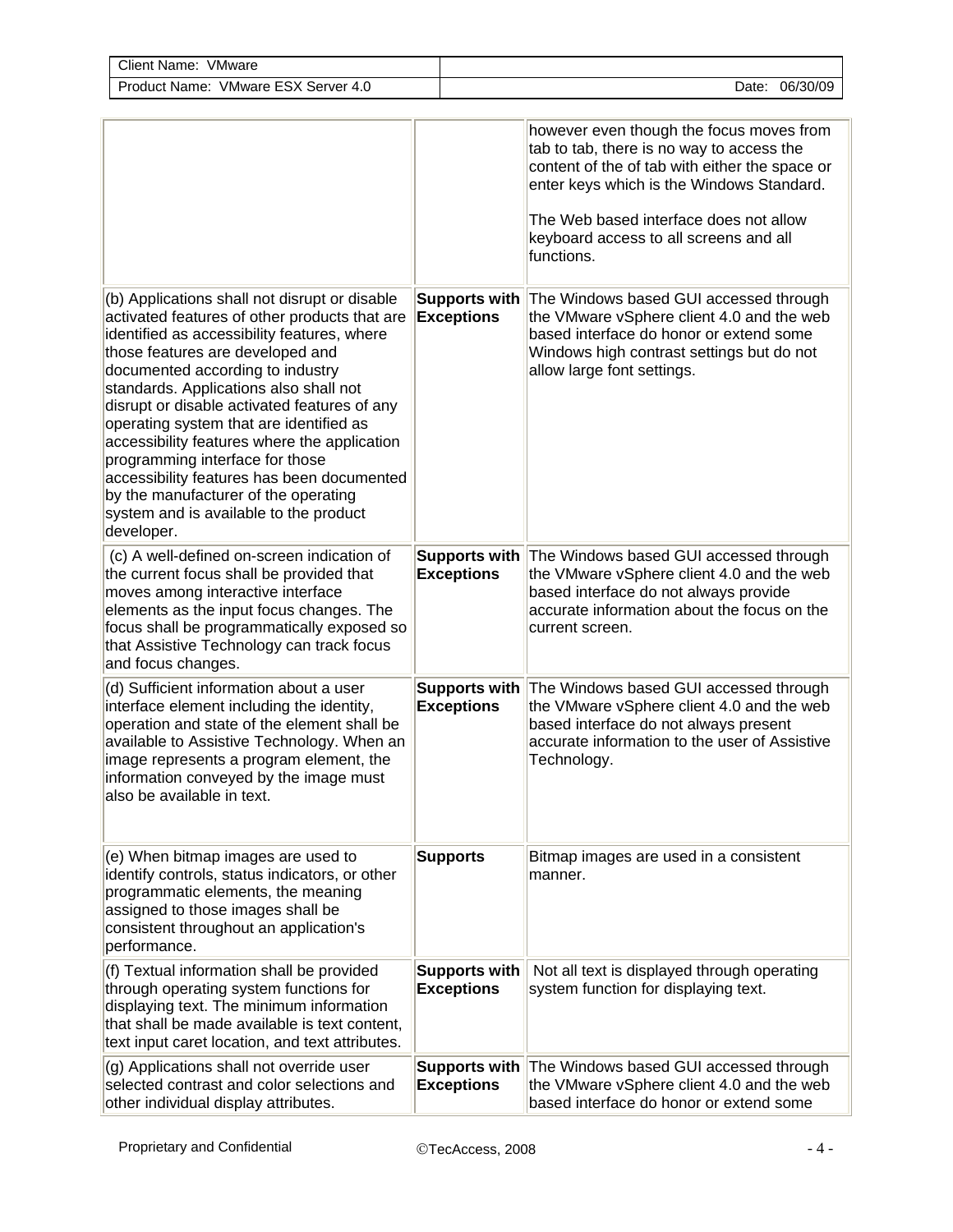| VMware<br>Client<br>Name:                             |                   |                |
|-------------------------------------------------------|-------------------|----------------|
| <b>VMware ESX S</b><br>Product<br>Server 4.0<br>Name: | Jate <sup>-</sup> | 06/3<br>'30/0S |

|                                                                                                                                                                                                                                                                                 |                                 | Windows high contrast settings but do not<br>allow large font settings                                                                                                                                                                                                                                                         |
|---------------------------------------------------------------------------------------------------------------------------------------------------------------------------------------------------------------------------------------------------------------------------------|---------------------------------|--------------------------------------------------------------------------------------------------------------------------------------------------------------------------------------------------------------------------------------------------------------------------------------------------------------------------------|
| (h) When animation is displayed, the<br>information shall be displayable in at least<br>one non-animated presentation mode at the<br>option of the user.                                                                                                                        | <b>Not</b><br>Applicable        | There is no animation in the application                                                                                                                                                                                                                                                                                       |
| (i) Color coding shall not be used as the<br>only means of conveying information,<br>indicating an action, prompting a response,<br>or distinguishing a visual element.                                                                                                         | <b>Supports</b>                 | This product does not use color coding as the only<br>means to convey information, indicating an action,<br>prompting responses or distinguishing visual<br>elements.                                                                                                                                                          |
| (j) When a product permits a user to adjust<br>color and contrast settings, a variety of<br>color selections capable of producing a<br>range of contrast levels shall be provided.                                                                                              | <b>Not</b><br><b>Applicable</b> | The VMware vSphere client does not permit a user<br>to adjust color or contrast selections through the<br>product itself. The product inherits some settings<br>from Microsoft Windows which provides a range of<br>contrast levels for applications that allow a user to<br>adjust color and contrast settings see 1194.21(g) |
| (k) Software shall not use flashing or<br>blinking text, objects, or other elements<br>having a flash or blink frequency greater<br>than 2 Hz and lower than 55 Hz.                                                                                                             | <b>Supports</b>                 | No flashing or blinking text is used in this<br>product.                                                                                                                                                                                                                                                                       |
| (I) When electronic forms are used, the form $\text{Supports}$<br>shall allow people using Assistive<br>Technology to access the information, field<br>elements, and functionality required for<br>completion and submission of the form,<br>including all directions and cues. |                                 | When using the Windows based GUI<br>accessed through the VMware vSphere client<br>4.0 all form fields are accessible to Assistive<br>Technology (AT)                                                                                                                                                                           |

## **1194.22 Web-based Internet information and applications**

| <b>Criteria</b>                                                                                                                | <b>Supporting</b><br><b>Features</b>      | <b>Remarks and</b><br>explanations                                                                                                                                                                                                                                                                                                                                                                                           |
|--------------------------------------------------------------------------------------------------------------------------------|-------------------------------------------|------------------------------------------------------------------------------------------------------------------------------------------------------------------------------------------------------------------------------------------------------------------------------------------------------------------------------------------------------------------------------------------------------------------------------|
| (a) A text equivalent for every non-text element<br>shall be provided (e.g., via "alt", "longdesc", or in<br>element content). | <b>Supports with</b><br><b>Exceptions</b> | When accessed through<br>the Virtual Infrastructure -<br>IVI Web Access Client<br>4.0., some Images do not<br>have Alt attributes or text<br>equivalents. For Example<br>some images are<br>background images which<br>are linked and do not<br>have alt or title tags on<br>the images or links.<br>Another example would<br>be that images that<br>appear to be spacer<br>images also do not have<br>appropriate alt tags. |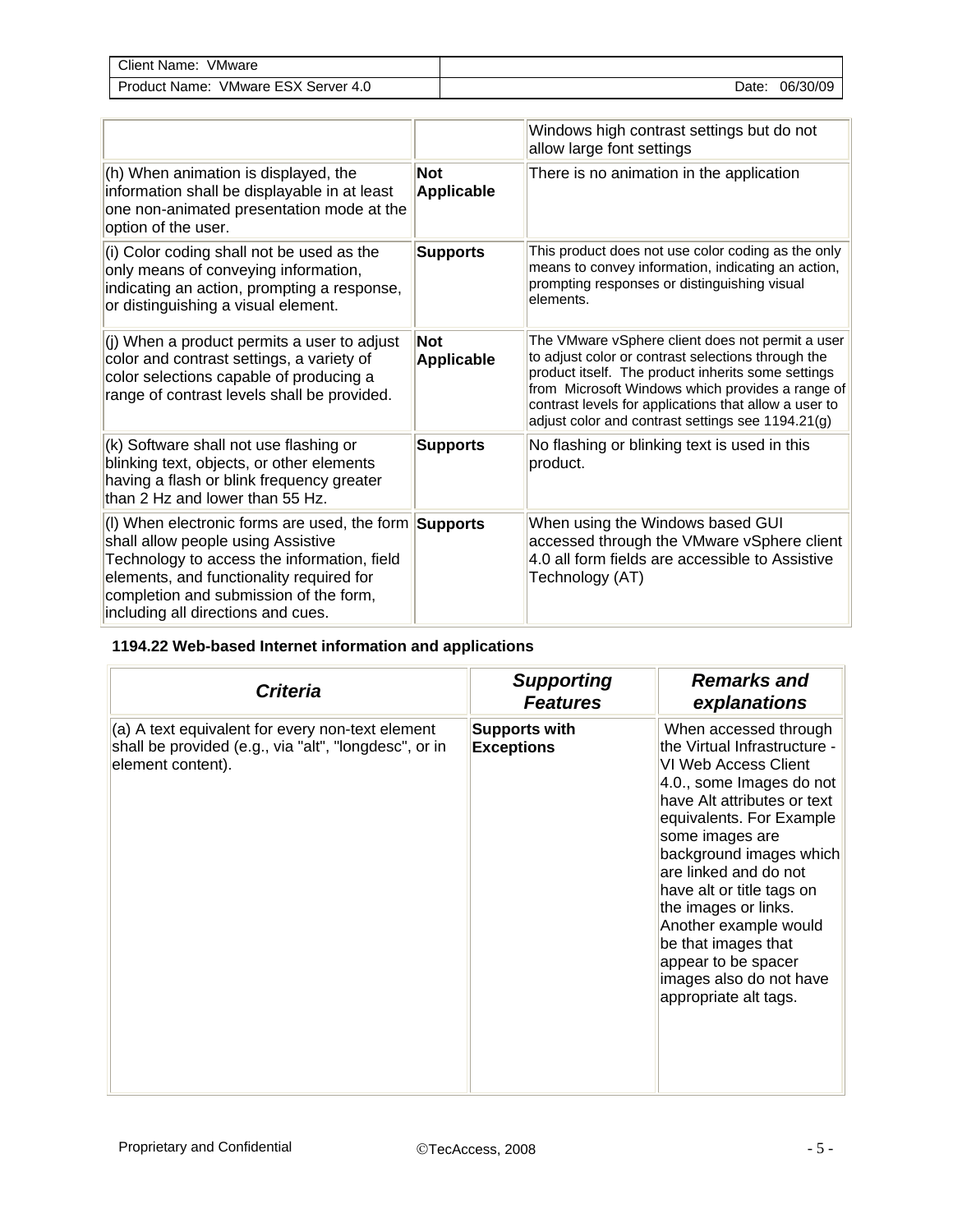| <b>Client Name:</b><br>VMware          |       |          |
|----------------------------------------|-------|----------|
| VMware ESX Server 4.0<br>Product Name: | Date: | 06/30/09 |

| (b) Equivalent alternatives for any multimedia<br>presentation shall be synchronized with the<br>presentation.                                                                                                                                                                                                  | Not applicable                            | There is no multimedia.                                                                                 |
|-----------------------------------------------------------------------------------------------------------------------------------------------------------------------------------------------------------------------------------------------------------------------------------------------------------------|-------------------------------------------|---------------------------------------------------------------------------------------------------------|
| (c) Web pages shall be designed so that all<br>information conveyed with color is also available<br>without color, for example from context or markup.                                                                                                                                                          | <b>Supports</b>                           | Color is not used as a<br>sole means of conveying<br>information.                                       |
| (d) Documents shall be organized so they are<br>readable without requiring an associated style<br>sheet.                                                                                                                                                                                                        | <b>Does Not Support</b>                   | When Style Sheets are<br>disabled the page is not<br>usable.                                            |
| (e) Redundant text links shall be provided for each<br>active region of a server-side image map.                                                                                                                                                                                                                | Not applicable                            | Server-side image maps<br>are not used.                                                                 |
| (f) Client-side image maps shall be provided<br>instead of server-side image maps except where<br>the regions cannot be defined with an available<br>geometric shape.                                                                                                                                           | Not applicable                            | Client-side image maps<br>are not used.                                                                 |
| (g) Row and column headers shall be identified for<br>data tables.                                                                                                                                                                                                                                              | <b>Does not Supports</b>                  | Data tables do not have<br>TH tags.                                                                     |
| (h) Markup shall be used to associate data cells<br>and header cells for data tables that have two or<br>more logical levels of row or column headers.                                                                                                                                                          | Not applicable                            | Data tables do not have<br>multilevel columns or<br>rows.                                               |
| (i) Frames shall be titled with text that facilitates<br>frame identification and navigation                                                                                                                                                                                                                    | <b>Does not Support</b>                   | iFrames are not titled with<br>meaningful text.                                                         |
| (j) Pages shall be designed to avoid causing the<br>screen to flicker with a frequency greater than 2 Hz<br>and lower than 55 Hz.                                                                                                                                                                               | <b>Supports</b>                           | Pages do not flash or<br>blink.                                                                         |
| (k) A text-only page, with equivalent information or<br>functionality, shall be provided to make a web site<br>comply with the provisions of this part, when<br>compliance cannot be accomplished in any other<br>way. The content of the text-only page shall be<br>updated whenever the primary page changes. | Not applicable                            |                                                                                                         |
| (I) When pages utilize scripting languages to<br>display content, or to create interface elements, the <b>Exceptions</b><br>information provided by the script shall be<br>identified with functional text that can be read by<br>Assistive Technology.                                                         | <b>Supports with</b>                      | Not all Interfaces are<br>keyboard accessible or<br>readable.<br>See 1194.21(a), (b), (c),<br>and $(d)$ |
| (m) When a web page requires that an applet,<br>plug-in or other application be present on the client<br>system to interpret page content, the page must<br>provide a link to a plug-in or applet that complies<br>with §1194.21(a) through (I).                                                                | Not applicable                            | Plug-ins are not used.                                                                                  |
| (n) When electronic forms are designed to be<br>completed on-line, the form shall allow people<br>using Assistive Technology to access the<br>information, field elements, and functionality<br>required for completion and submission of the                                                                   | <b>Supports with</b><br><b>Exceptions</b> | Not all form fields are<br>labeled so they can be<br>read with Assistive<br>Technology (AT).            |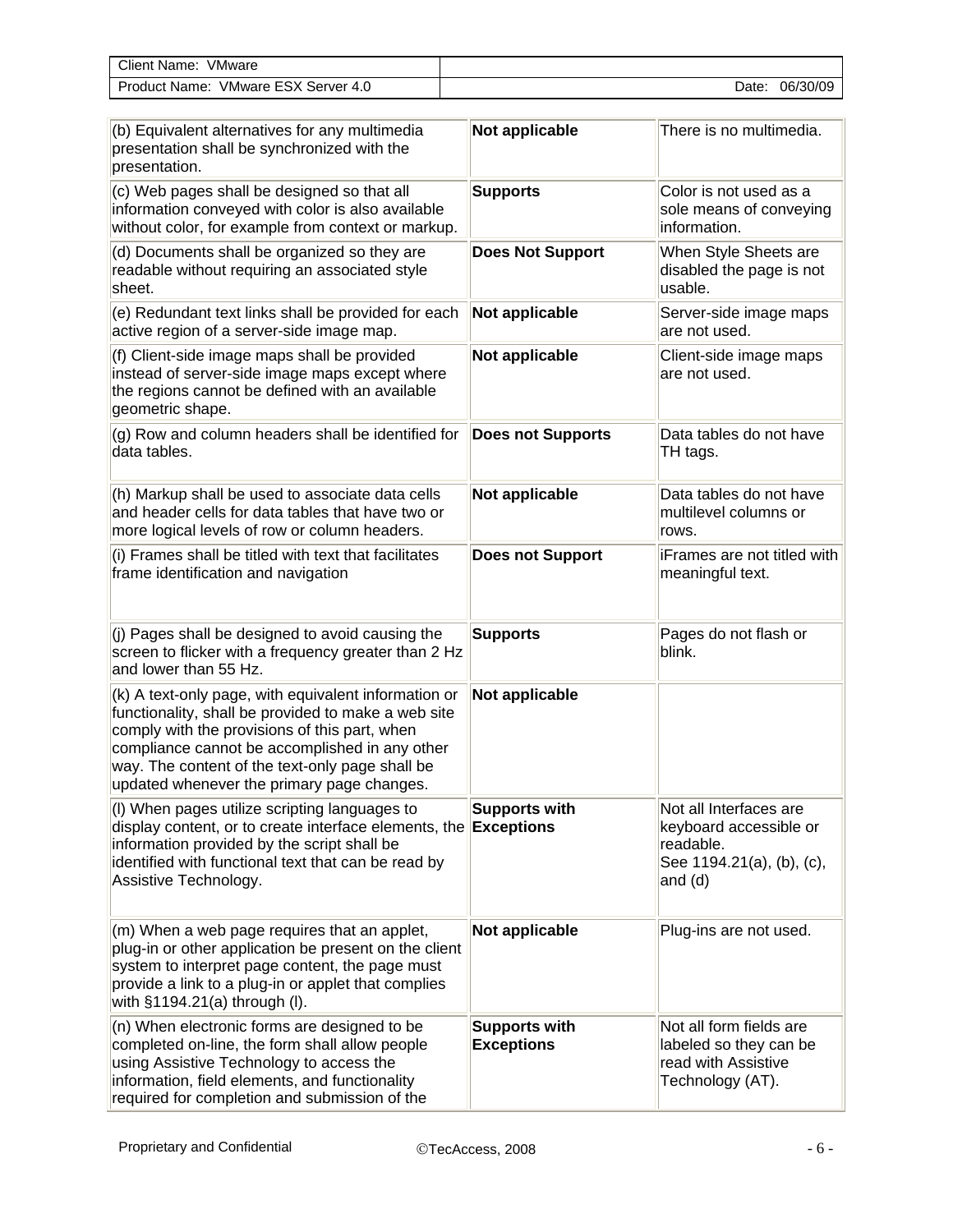| VMware<br>$C$ lient<br>Name.              |      |          |
|-------------------------------------------|------|----------|
| VMware ESX Server 4.0<br>Product<br>Name: | Date | 06/30/09 |

| form, including all directions and cues.                                                                                                |                         |                                                                    |
|-----------------------------------------------------------------------------------------------------------------------------------------|-------------------------|--------------------------------------------------------------------|
| (o) A method shall be provided that permits users<br>to skip repetitive navigation links.                                               | <b>Does not Support</b> | There are no links to skip<br>over repetitive navigation<br>links. |
| $ $ (p) When a timed response is required, the user<br>shall be alerted and given sufficient time to indicate<br>more time is required. | Not applicable          | There are no timed<br>responses required.                          |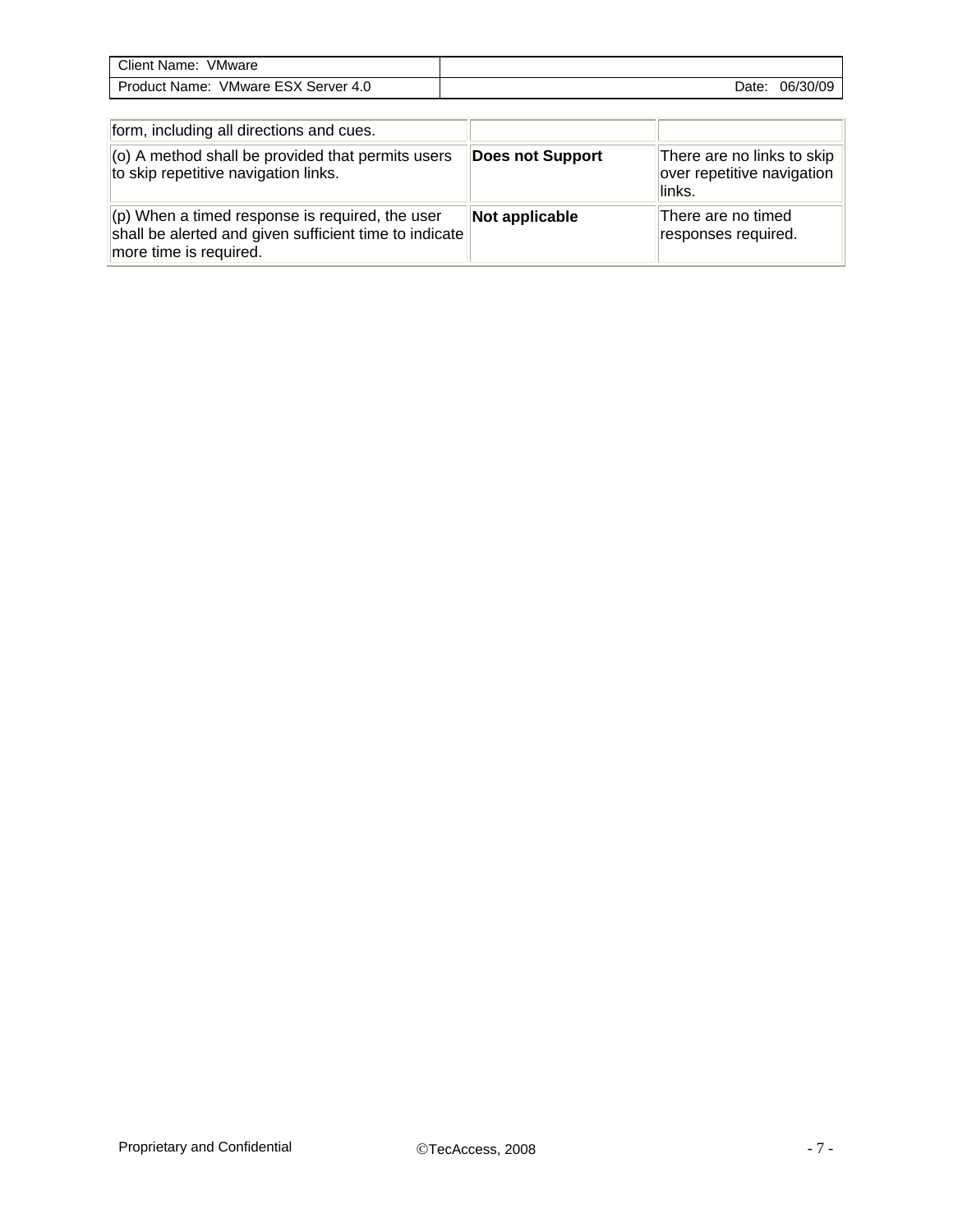| 1194.31 Functional performance criteria                                                                                                                                                                                                                                                                             |                                      |                                                                                                                                |  |  |
|---------------------------------------------------------------------------------------------------------------------------------------------------------------------------------------------------------------------------------------------------------------------------------------------------------------------|--------------------------------------|--------------------------------------------------------------------------------------------------------------------------------|--|--|
| <b>Criteria</b>                                                                                                                                                                                                                                                                                                     | <b>Supporting</b><br><b>Features</b> | <b>Remarks and explanations</b>                                                                                                |  |  |
| (a) At least one mode of operation and<br>information retrieval that does not require<br>user vision shall be provided, or support for<br>assistive technology used by people who<br>are blind or visually impaired shall be<br>provided.                                                                           | exceptions                           | Supports with Screen reader users can use SSH to access<br>the server from an accessible computer<br>running a screen reader.  |  |  |
|                                                                                                                                                                                                                                                                                                                     |                                      | The Windows based GUI accessed through<br>the VMware vSphere client does not offer total<br>support of Assistive Technology.   |  |  |
|                                                                                                                                                                                                                                                                                                                     |                                      | The WEB based GUI accessed through the<br>VMware VI Web Access Client does not offer<br>total support for Assistive Technology |  |  |
| (b) At least one mode of operation and<br>information retrieval that does not require<br>visual acuity greater than 20/70 shall be<br>provided in audio and enlarged print output<br>working together or independently, or<br>support for assistive technology used by<br>people who are visually impaired shall be | <b>Supports</b>                      | Screen magnification users can use SSH to<br>access the server from an accessible<br>computer.                                 |  |  |
|                                                                                                                                                                                                                                                                                                                     |                                      | The Windows based GUI accessed through<br>the VMware vSphere client allows use of<br>screen magnification software.            |  |  |
| provided.                                                                                                                                                                                                                                                                                                           |                                      | The WEB based GUI accessed through the<br>VMware VI Web Access Client allows use of<br>screen magnification software.          |  |  |
| (c) At least one mode of operation and<br>information retrieval that does not require<br>user hearing shall be provided, or support<br>for assistive technology used by people who<br>are deaf or hard of hearing shall be<br>provided.                                                                             | <b>Supports</b>                      | User hearing is not required.                                                                                                  |  |  |
| (d) Where audio information is important for<br>the use of a product, at least one mode of<br>operation and information retrieval shall be<br>provided in an enhanced auditory fashion,<br>or support for assistive hearing devices<br>shall be provided.                                                           | <b>Not</b><br><b>Applicable</b>      | Audio information is not used.                                                                                                 |  |  |
| (e) At least one mode of operation and<br>information retrieval that does not require<br>user speech shall be provided, or support<br>for assistive technology used by people with<br>disabilities shall be provided.                                                                                               | <b>Supports</b>                      | User speech is not required.                                                                                                   |  |  |
| (f) At least one mode of operation and<br>information retrieval that does not require<br>fine motor control or simultaneous actions<br>and that is operable with limited reach and<br>strength shall be provided.                                                                                                   | <b>Supports</b>                      | Fine motor control is not required to use the<br>application.                                                                  |  |  |